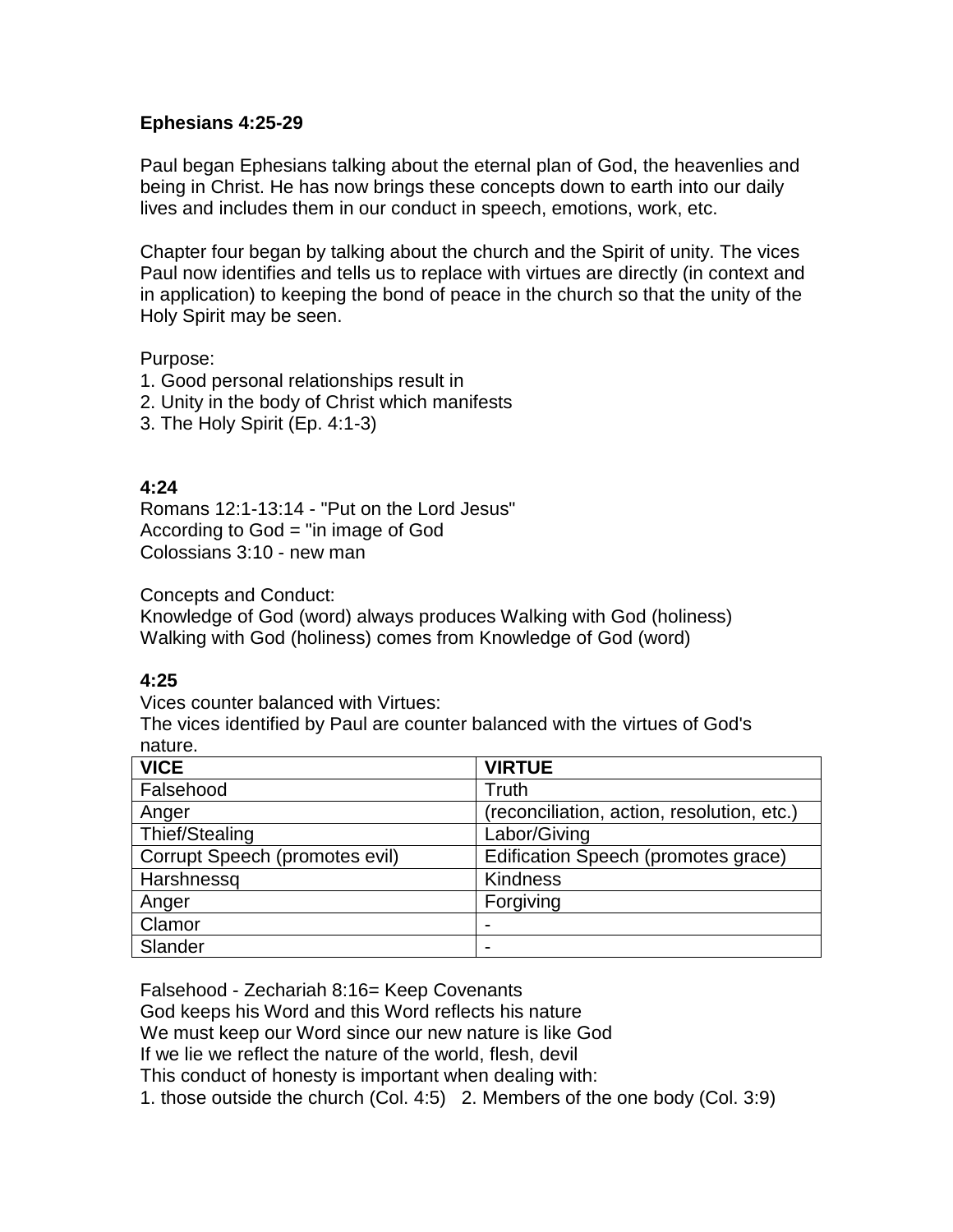# **4:26**

Anger is mentioned in both Ephesians and Colossians Matthew  $5:22$  - Angry with brother  $=$  judgment "Anger" in Greek has idea of retribution Psalm 4:4 - In anger (or, righteous indignation) do not sin

Not sinning in anger can be done by:

- 1. Time Limit deal with your anger immediately instead of letting it manifest in any of a wide variety of ways.
- 2. Unburden your heart by letting it go, accepting the wrong, forgiving
- 3. No vengeance do not seek vengeance. Rom. 12:19 says leave it with God.
- 4. Resolve the issue that causes the anger, seek reconcilation

Anger is not a sin. God becomes angry but God does not sin, so anger in itself is not sin.

Three commands listed here by Paul concerning Anger:

- 1. Sin not
- 2. Do not let sun go down, deal with it soon
- 3. Do not give the Devil a foothold

"Foothold" literally means "place" and it signifies "possibility, opportunity, chance". The same word is used in reference to giving God place, or leaving room for God in Romans 12:19.

# 4:27

Proverbs 30:33 - fanning anger leads to strife, conflict and Satan's activity Proverbs 6:19 - sows discord

This fanning and sowing discord results in the sin we are to avoid which gives Satan a chance.

2 Corinthians 2:10-11

"Diabolos" ("devil") is used only here and 1 Tim. 1:20; 5:15. Paul usually uses the name "Satan" instead

Anger is not the problem but what mishandling anger can result in:

- 1. lack of resolution
- 2. lack of reconciliation
- 3. breaking of relationships
- 4. seeking vengeance
- 5. wrongful talk

James 1:19-20 - man's anger does not bring about God's desire

# **4:28**

Do not lie: Exodus 20:15; Dt. 5:19; Mark 10:19; Romans 13:9; 1 Corinthians 6:10